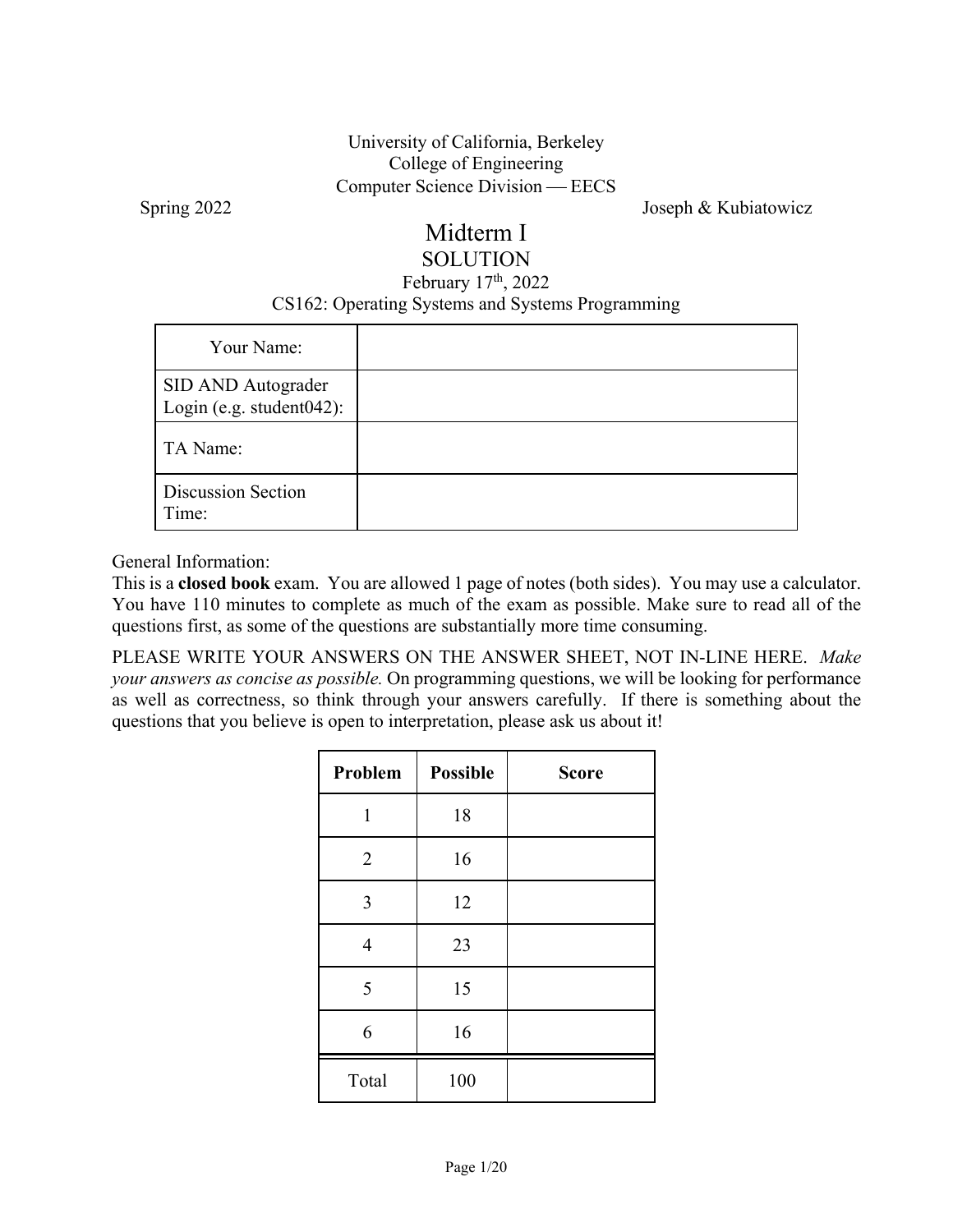[ This page left for  $\pi$  ]

### 3.14159265358979323846264338327950288419716939937510582097494459230781640628620899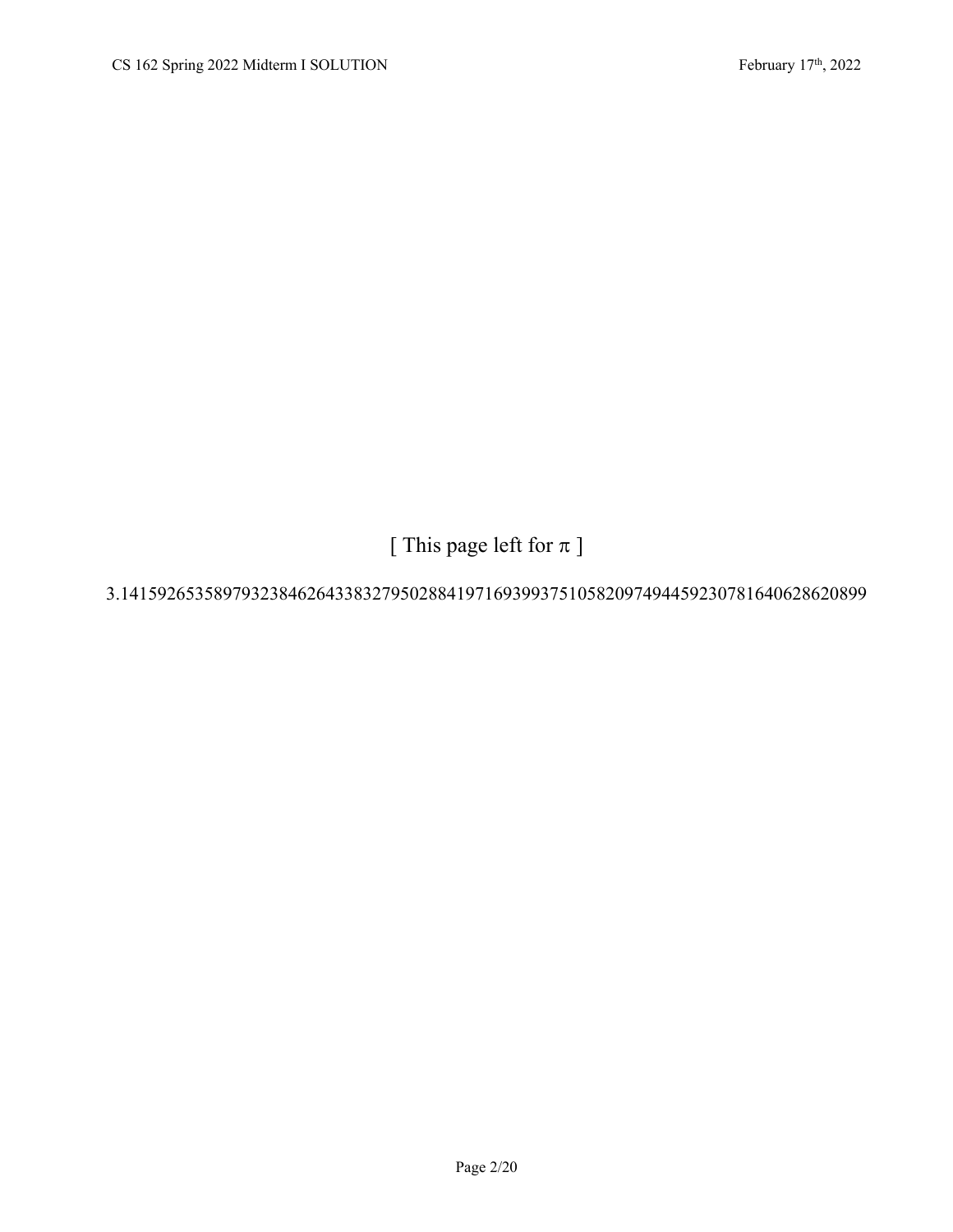## Problem 1: True/False [18 pts]

Please *EXPLAIN* your answer in TWO SENTENCES OR LESS (Answers longer than this may not get credit!). Also, answers without an explanation *GET NO CREDIT.*

**Problem 1a[2pts]:** If Thread A and B are in the same process, then Thread A can access local variables stored in Thread B's stack.

# $\Box$  True  $\Box$  False

Explain: *Since both threads are in the same process, they share the same address space. Thus, assuming that Thread A can get an address of a local variable on Thread B's stack, then it can read it or write it. Note, that this fact doesn't mean that it is a good idea to program this way!*

**Problem 1b[2pts]:** Let *n* be the size of the virtual address space. On a fork() call, the OS does  $O(n)$  work to duplicate the parent's address space for the child process.

# $\boxtimes$  True  $\Box$  False

Explain: *The OS copies all of the parent's page table entries (to perform copy-of-write), which mostly scales with the size of the parent's virtual address space. Note, however, that the question does say "virtual address space." So, if the virtual address space is very sparsely populated (most of the virtual space is not mapped to actual physical addresses), then multi-level page tables would not have a number of page table entries that scale directly with the size of the virtual address space. If you point this out, we will take "False" as an answer.*

**Problem 1c[2pts]:** Trying to use 1seek() on file descriptor #1 will always result in an error.

# □ True **Ø** False

Explain: *Descriptor #1 is for stdout. While it is true the lseek() on the default (terminal) output will cause an error, the user can use dup2() to change stdout to refer to a file, which can accept lseek() operations.* 

**Problem 1d[2pts]:** A child process can communicate with its parent by utilizing a data structure on its heap that was allocated before the parent performed a fork() system call.

# $\square$  True  $\square$  False

Explain: *Since child and parent have different address spaces, their heaps are distinct. Any object allocated on the heap before executing fork(), will be* copied *into the child, but will not be shared between parent and child; or, in other words, a write to the object by the parent will only alter the parents copy of the object and will not affect the child's copy in any way.*

**Problem 1e[2pts]:** If we have a queue of multiple waiters on a condition variable with Mesa scheduling, and we execute a cond\_broadcast(), the waiters would be processed in FIFO order.

# ⬜ True False

Explain: *The typically implementation of cond\_broadcast() makes no guarantees on the order in which threads are woken up. And, even if they were, there is no guarantee that they will reacquire the lock in the any order related to their original sleeping order.*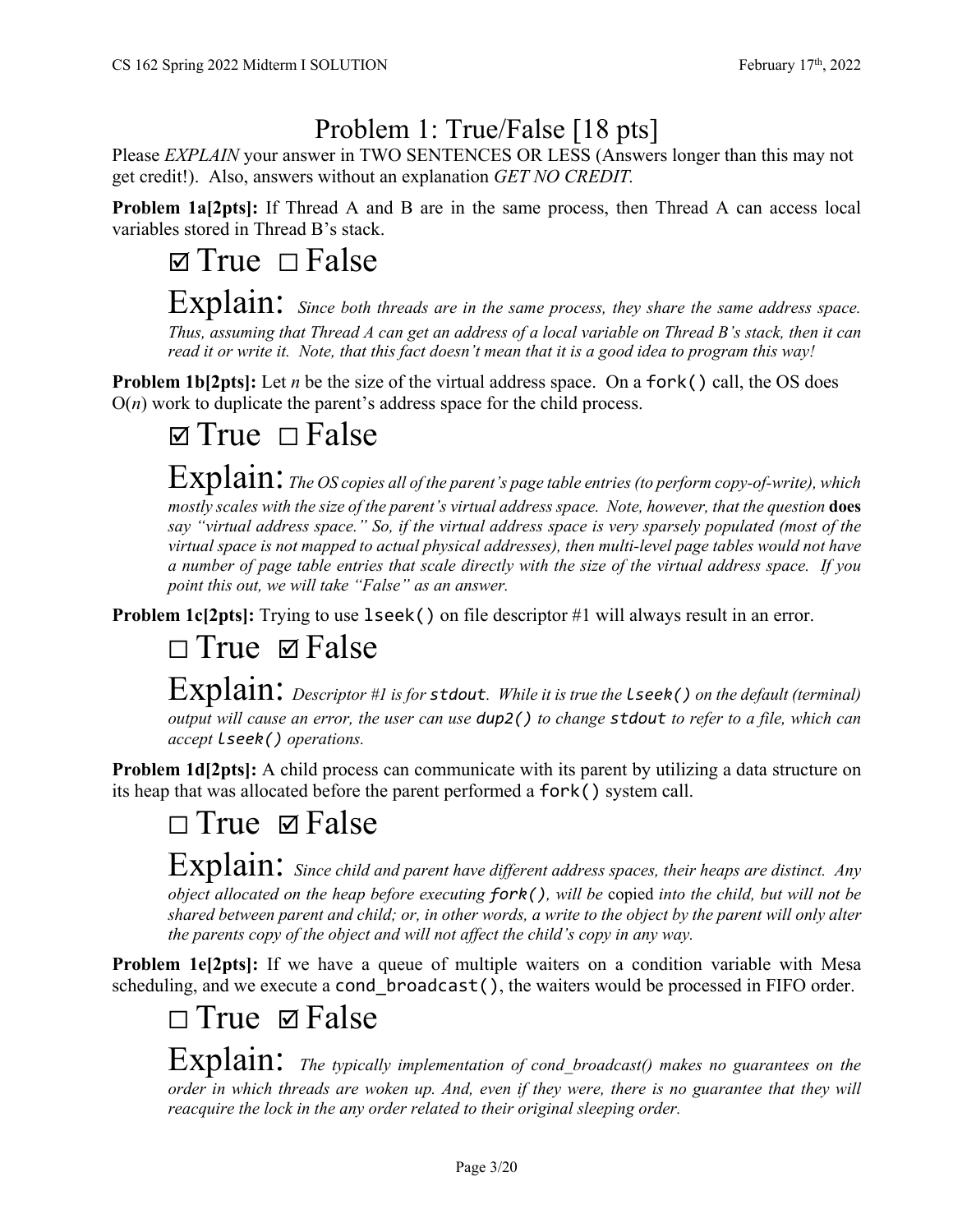**Problem 1f[2pts]:** There are situations where disabling interrupts *must* be used as opposed to other synchronization primitives.

Explain: *Whenever code is modifying structures that could be altered by an interrupt handler*, *then it must disabled interrupts to avoid corrupting the data structures. A good example is the basic scheduling queues which can get altered by the timer interrupt.*

**Problem 1g[2pts]:** Inside the Pintos kernel, we can find the struct thread of the current running thread by rounding down %esp to the nearest page boundary.

 $\Box$  True  $\Box$  False

 $\Box$  True  $\Box$  False

Explain: *The Pintos kernel allocates a page-sized structure in the kernel for each new thread. This 4K page has the TCB at the beginning of the page and uses the rest of the page for a kernel stack. Consequently, taking the stack point (* %esp*) and rounding it down to the nearest page boundary will find a pointer to the beginning of the page, which holds the TCB.* 

**Problem 1h[2pts]:** The FPU registers must be saved and restored on every entry into the kernel.

## ⬜ True False

Explain: *Since the kernel doesn't really use the FPU for anything, we don't need to save the FPU registers unless we are context switching. We would do that by pushing them on the kernel stack before we begin the context switch. What this means, is that typical system calls, interrupts, or exceptions that will return to the current user can just leave the FPU registers alone.* 

**Problem 1i[2pts]:** Context switching is implemented in Pintos by swapping user stacks.

## □ True **Ø** False

Explain: *Context switching is accomplished by swapping kernel stacks, not user stacks. The reason this works is that the user stack is in (user) memory and the user stack pointer is pushed on the kernel stack automatically on entry to the kernel. Consequently, swapping the kernel stack will implicitly swap out the user stack.*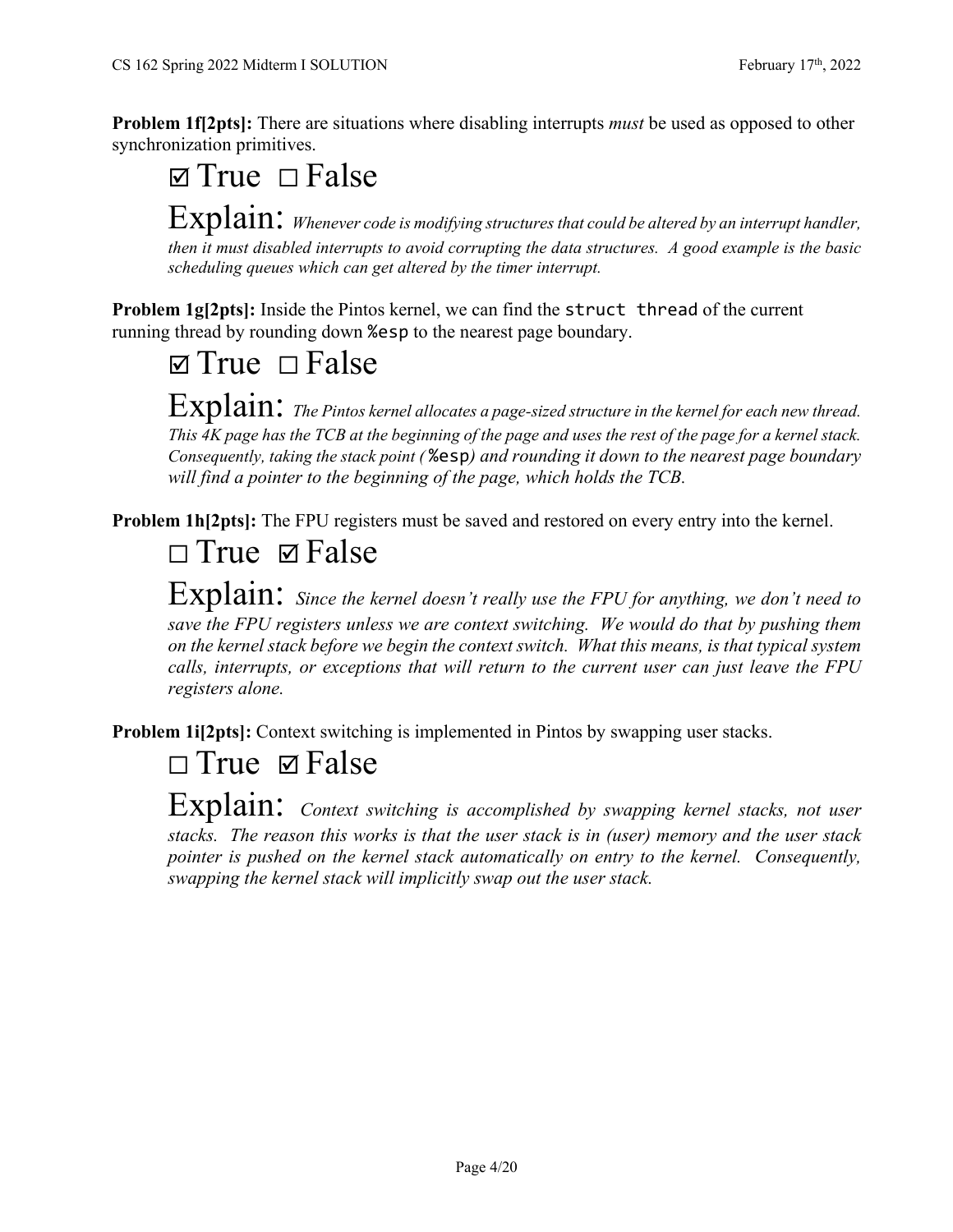## Problem 2: Multiple Choice [16pts]

**Problem 2a[2pts]:** Which of the following are true about syscalls in Pintos? (*choose all that apply)*:

- A:  $\Box$  User programs directly call the syscall functions in the file src/userprog/syscall.c.
- $\mathbf{B}$ :  $\Box$  Arguments passed into system calls must be validated before they are used.
- $C: \Box$  Syscalls in Pintos are run in user mode.
- $D: \nabla$  The wait syscall returns the exit code of the child process specified in the argument to the function.
- $E: \Box$  None of the above.

**Problem 2b[2pts]:** What are some reasons that overuse of threads is bad (*i.e.* using too many threads at the same time in a single process)? (*choose all that apply*):

- A:  $\Box$  The thread name-space becomes too large and fragmented, making it very difficult to efficiently track the current executing thread.
- $\mathbf{B}$ :  $\Box$  The overhead of switching between too many threads can waste processor cycles such that the overhead outweighs actual computation (i.e. thrashing)
- $C: \nabla$  Excessive threading can waste memory for stacks and TCBs
- $D: \Box$  The number of page tables becomes too large, thus overloading the virtual memory mechanisms.
- $E: \Box$  All of the above.

**Problem 2c[2pts]:** What are the disadvantages of disabling interrupts to serialize access to a critical section? (*choose all that apply*):

- $\overline{A}$ :  $\overline{V}$  User code cannot utilize this technique for serializing access to critical sections.
- $B: \Box$  Interrupt controllers have a limited number of physical interrupt lines, thereby making it problematic to allocate them exclusively to critical sections.
- $C: \nabla$  This technique would lock out other hardware interrupts, potentially causing critical events to be missed.
- $D: \mathbb{Z}$  This technique is a very coarse-grained method of serializing, yielding only one such lock for each core.
- $E: \nabla$  This technique could not be used to enforce a critical section on a multiprocessor.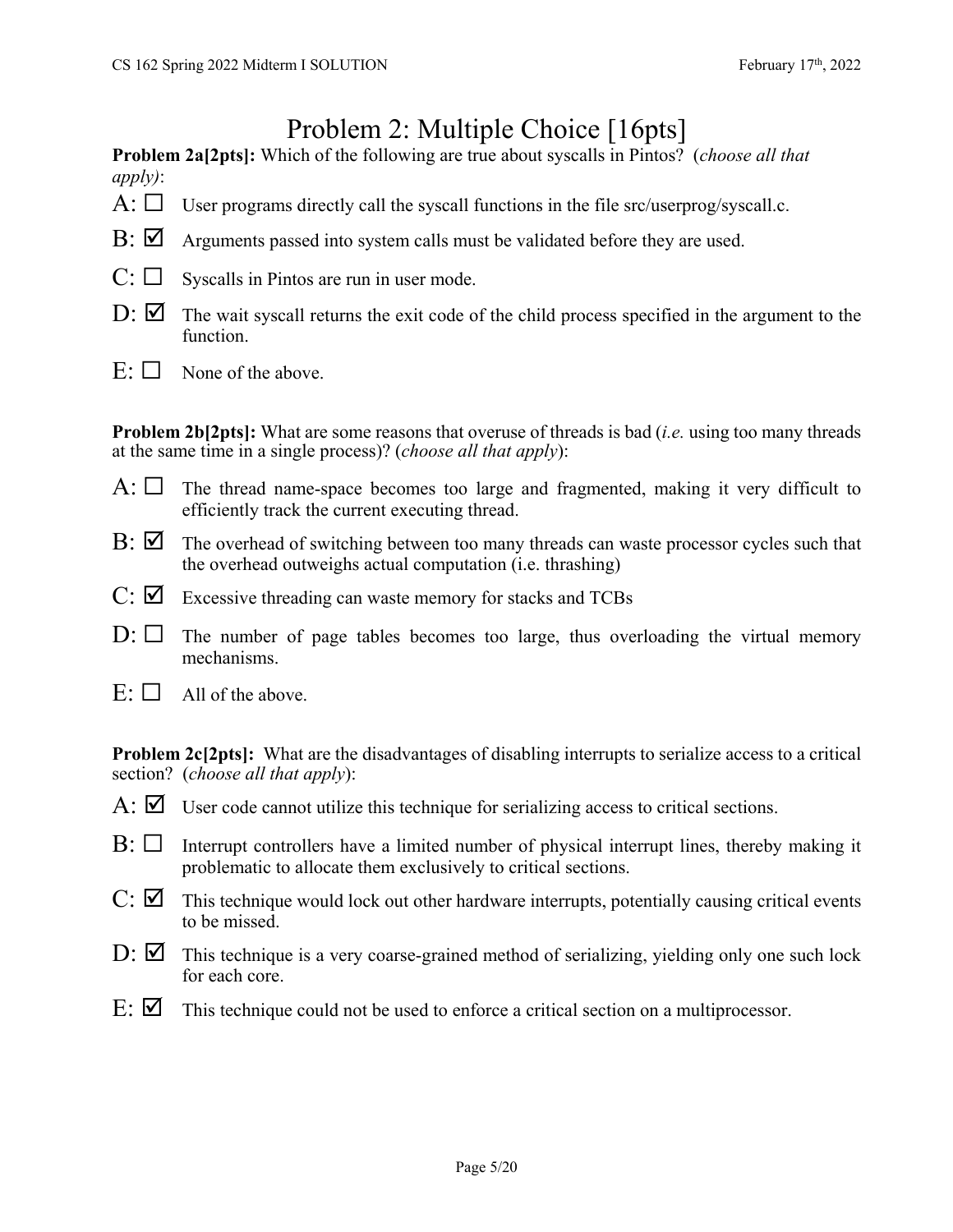**Problem 2d[2pts]:** In Pintos, every user thread is matched with a corresponding kernel thread (complete with a kernel stack). What is true about this arrangement (*choose all that apply*):

- A: When the user-thread makes a system call that must block (*e.g.* a read to a file that must go to disk), the thread can be blocked at any time by putting the kernel thread (with its stack) to sleep and waking another kernel thread (with its stack) from the ready queue.
- $B: \Box$  The presence of the matched kernel thread makes the user thread run twice as fast as it would otherwise.
- $C: \nabla$  The kernel thread helps to make sure that the page table is constructed properly so that the user thread's address space is protected from threads in other processes.
- $D: \Box$  While user code is running, the kernel thread manages cached data from the file system to make sure the most recent items are stored in the cache and ready when the user needs them.
- $E: \nabla$  The kernel gains safety because it does not have to rely on the correctness of the user's stack pointer register for correct behavior.

**Problem 2e[2pts]:** What are some disadvantages of Base&Bound style address translation? (*choose all that apply)*:

- $A: \Box$  Base&Bound cannot protect kernel memory from being read by user programs.
- $\mathbf{B}$ :  $\Box$  Sharing memory between processes is difficult.
- $C: \Box$  Context switches incur a much higher overhead compared to use of a page table.
- $D: \mathbb{Z}$  Base&Bound will lead to external fragmentation.
- $E: \Box$  With Base & Bound, each process can have its own version of address "0".

**Problem 2f[2pts]:** Which of the following are true about condition variables? (*choose all that apply):* 

- A:  $\boxtimes$  cond wait(), and cond signal() can only be used when holding the lock associated with the condition variable.
- $\mathrm{B}$ :  $\Box$  In practice, Hoare semantics are used more often than Mesa semantics.
- $C: \Box$  Mesa semantics will lead to busy waiting in cond\_wait().
- $D: \Box$  cond signal() can only be called after setting the boolean condition associated with the condition variable to true.
- $E: \Box$  All of the above.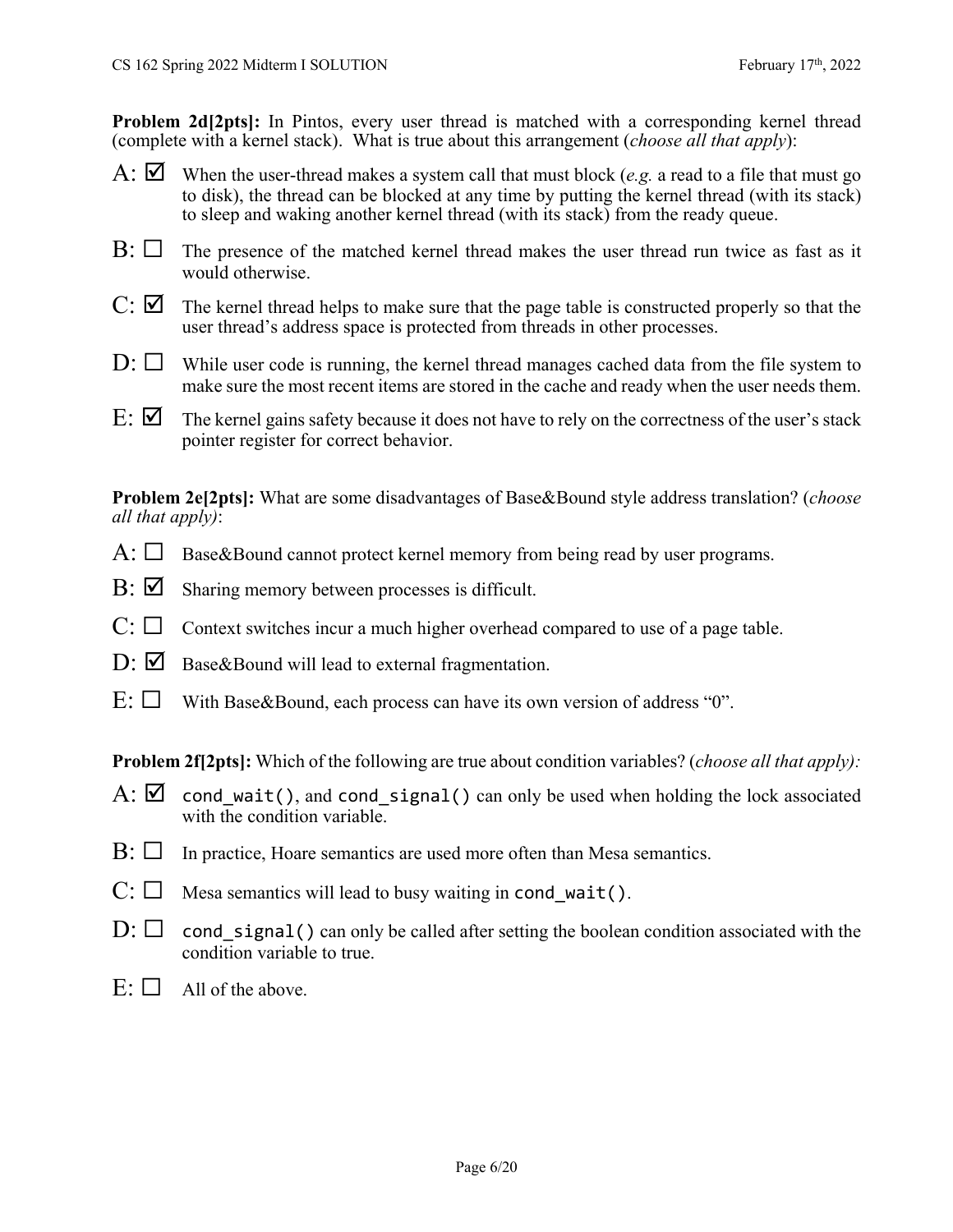**Problem 2g[2pts]:** Consider the following pseudocode implementation of a lock acquire().

```
lock acquire() \{    interrupt_disable();
     if (value == BUSY) {
                    put thread on wait queue;
                    Go to sleep();
         } else {
                    value = BUSY;
         }
       interrupt_enable();
}
```
Which of the following are TRUE? Assume we are running on a uniprocessor/single-core machine. (*choose all that apply):* 

- A:  $\Box$  For this implementation to be correct, we should call interrupt enable() before sleeping.
- $B: \Box$  For this implementation to be correct, we should call interrupt enable() before putting the thread on the wait queue.
- $C: \nabla$  For this implementation to be correct, sleep() should trigger the scheduler and the next scheduled thread should enable interrupts.
- $D: \Box$  It is possible for this code to be run in user mode.
- $E: \Box$  None of the above.

.

**Problem 2h[2pts]:** Which of the following statements about files are true? (*choose all that apply):* 

- A:  $\boxtimes$  The same file descriptor number can correspond to different files for different processes.
- $\mathrm{B}$ :  $\Box$  The same file descriptor number can correspond to different files for different threads in the same process
- $C: \Box$  Reserved 0, 1, and 2 (stdin, stdout, stderr) file descriptors cannot be overwritten by a user program.
- $D: \nabla$  File descriptions keep track of the file offset.
- $E: \nabla$  An 1seek() within one process may be able to affect the writing position for another process.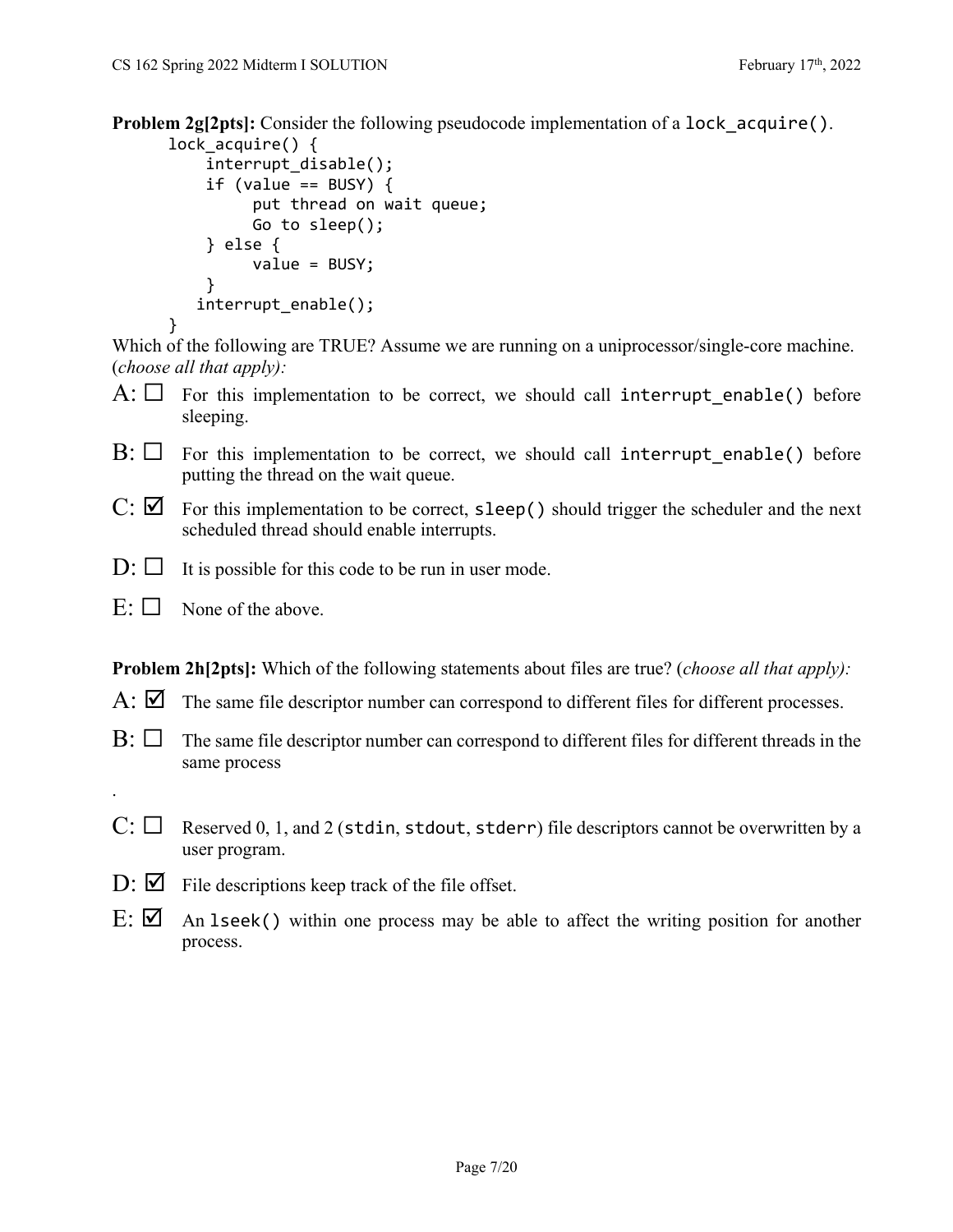| Reader() $\{$                  | Writer() $\{$                   |
|--------------------------------|---------------------------------|
| //First check self into system | // First check self into system |
| $lock.arange()$ ;              | lock.acquire();                 |
| while $((AW + WW) > 0)$ {      | while $((AW + AR) > 0)$ {       |
| $WR++;$                        | $WW++;$                         |
| okToRead.wait(&lock);          | $okTokrite.wait(Qlock)$ ;       |
| $WR - -$ ;                     | $WW--;$                         |
| }                              | }                               |
| $AR++;$                        | $AW++;$                         |
| lock.release();                | lock.release();                 |
|                                |                                 |
| // Perform read access         | // Perform read/write access    |
| AccessDatabase(ReadOnly);      | AccessDatabase(ReadWrite);      |
|                                |                                 |
| // Now, check out of system    | // Now, check out of system     |
| lock.acquire();                | lock.acquire();                 |
| $AR - -;$                      | $AW--;$                         |
| if $(AR == 0 & 8 & WW > 0)$    | if $(WN > 0)$ {                 |
| $okTokrite.signal()$ ;         | $okTokrite.signal()$ ;          |
| lock.release();                | } else if $(WR > 0)$ {          |
| }                              | okToRead.broadcast();           |
|                                |                                 |
|                                | lock.release();                 |
|                                |                                 |

Problem 3: Readers-Writers Access to Database [12 pts]

**Problem 3a[2pts]:** Above, we show the Readers-Writers example given in class. What are the correctness constraints described by the Reader/Writer model above? (Hint: When can writers/readers access the database)?

*Readers can only access the database when there are no writers. Furthermore, writers can only access the database when there are no active readers or writers. In addition, we will accept that this code priorities writes over reads.*

**Problem 3b[2pts]:** The above code uses two condition variables, one for waiting readers and one for waiting writers. Suppose that *all* of the following requests arrive in very short order (while R1 and  $R_2$  are still executing):

Incoming stream: R1 R2 W1 R3 W2 W3 R4 R5 R6 W4 R7 W5 W6 R8 R9 W7 R10

In what order would the above code process the above requests? If you have a group of requests that are equivalent (unordered), indicate this clearly by surrounding them with braces '{}'. You can assume that the wait queues for condition variables are FIFO in nature (i.e. signal() wakes up the oldest thread on the queue). Explain how you got your answer.

 *Since writes have priority over reads and writes must execute one at a time, we get:* 

*{ R1, R2 } W1 W2 W3 W4 W5 W6 W7 { R3 R4 R5 R6 R7 R8 R9 R10 }*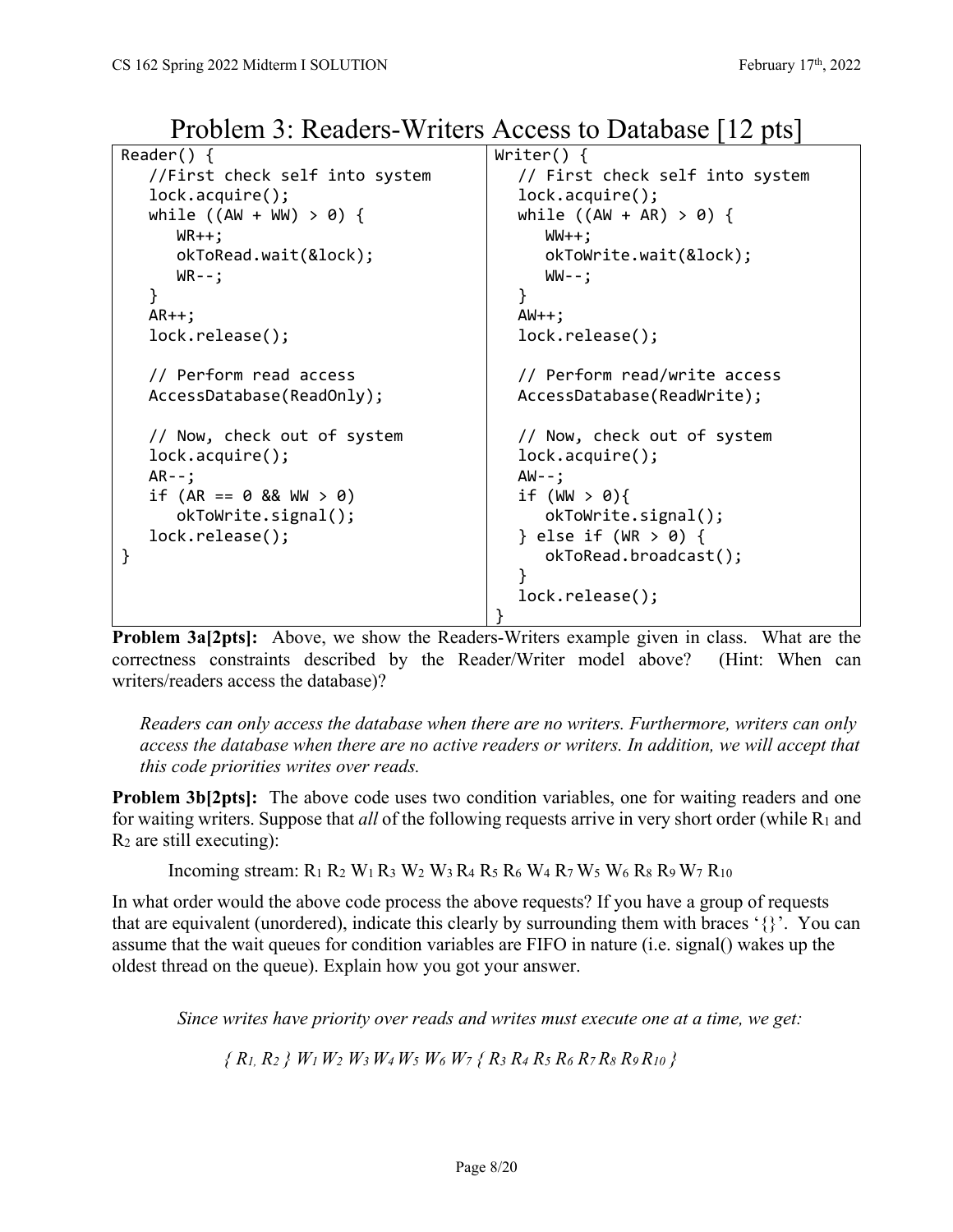NOTE: Each of the following subparts are independent. Describe in 2-3 sentences the conceptual changes needed to support the new feature, *including the positions where the described logic should be added or changed.* 

**Problem 3c[4pts]:** Suppose we have now upgraded our storage system to Google Sheets, which can now handle multiple writers accessing the database at the same time. How do we modify the existing logic to have multiple writers access the database concurrently? Assume all other correctness constraints are the same.

*Change the condition for writers to only check for active readers: (while*  $AR > 0$ *) in line 3 line of the Writer() code.* 

 *Also change all okToWrite.signal() to okToWrite.broadcast() in closing/checkout code at end of both Reader() and Writer() code.*

**Problem 3d** [4pts]: Suppose funds have run low, and our database can only handle a certain number of readers at a time. How do we modify the logic so that **at most 10** readers may access the database at any time?

*Check the number of active readers in the condition check in line 3 of the Reader():* 

 *while ((AW + WW) > 0 || (AR >= 10))*

 *Furthermore, in the Reader() closing/checkout, we need to see if there is a reader waiting for access if there aren't any writers:* 

```
// Existing code here
AR‐‐;
if (AR == 0 && WW > 0)
     okToWrite.signal();
// New code here
if (AR > 0)
     okToRead.broadcast();
```
*This modification may not be before the writer signal, as we still want to prioritize writers if there are any waiting writers.*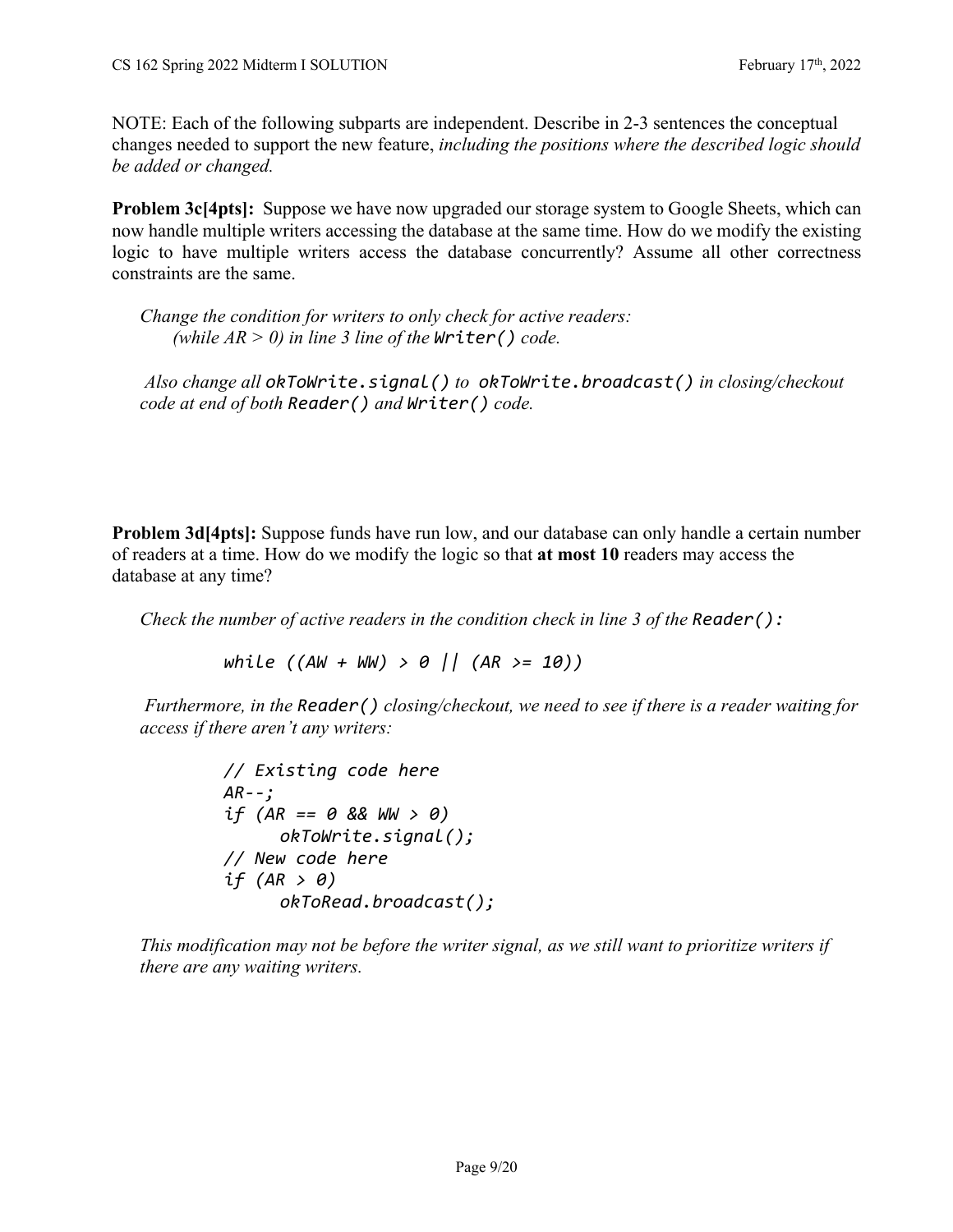### Problem 4: Atomic Synchronization Primitives [23pts]

In class, we discussed a number of *atomic* hardware primitives that are available on modern architectures. In particular, we discussed "test and set" (TSET), SWAP, and "compare and swap" (CAS). They can be defined as follows (let "expr" be an expression, "&addr" be an address of a memory location, and "M[addr]" be the actual memory location at address addr):

| Test and Set (TSET)                                                                | Atomic Swap (SWAP)                                                                       | Compare and Swap (CAS)                                                                                                                            |
|------------------------------------------------------------------------------------|------------------------------------------------------------------------------------------|---------------------------------------------------------------------------------------------------------------------------------------------------|
| $TSET(\&addr)$ {<br>int result = $M[addr]$ ;<br>$M[addr] = 1;$<br>return (result); | SWAP(&addr, expr) {<br>int result = $M[addr]$ ;<br>$M[addr] = expr;$<br>return (result); | $CAS(\text{saddr}, \text{expr1}, \text{expr2})$ {<br>if $(M[addr] == expr1)$ {<br>$M[addr] = expr2;$<br>return true;<br>} else {<br>return false; |

Both TSET and SWAP return values (from memory), whereas CAS returns either true or false. Note that our &addr notation is similar to a reference in c, and means that the &addr argument must be something that can be stored into. For instance, TSET could be used to implement a spin-lock acquire as follows:

**int lock = 0; // lock is free**

#### **// Later: acquire lock while (TSET(&lock));**

CAS is general enough as an atomic operation that it can be used to implement both TSET and SWAP. For instance, consider the following implementation of TSET with CAS:

```
TSET(&addr) {
       int temp;
       do {
           temp = M[addr];
       } while (!CAS(addr,temp,1));
       return temp;
}
```
### **Problem 4a[2pts]:**

Show how to implement a spinlock acquire with a single while loop using CAS instead of TSET. You must only fill in the arguments to CAS below:

```
// Initialization
int lock = 0; // Lock is free
// acquire lock
while ( !CAS( ________________________________ ) ); lock , 0, 1
```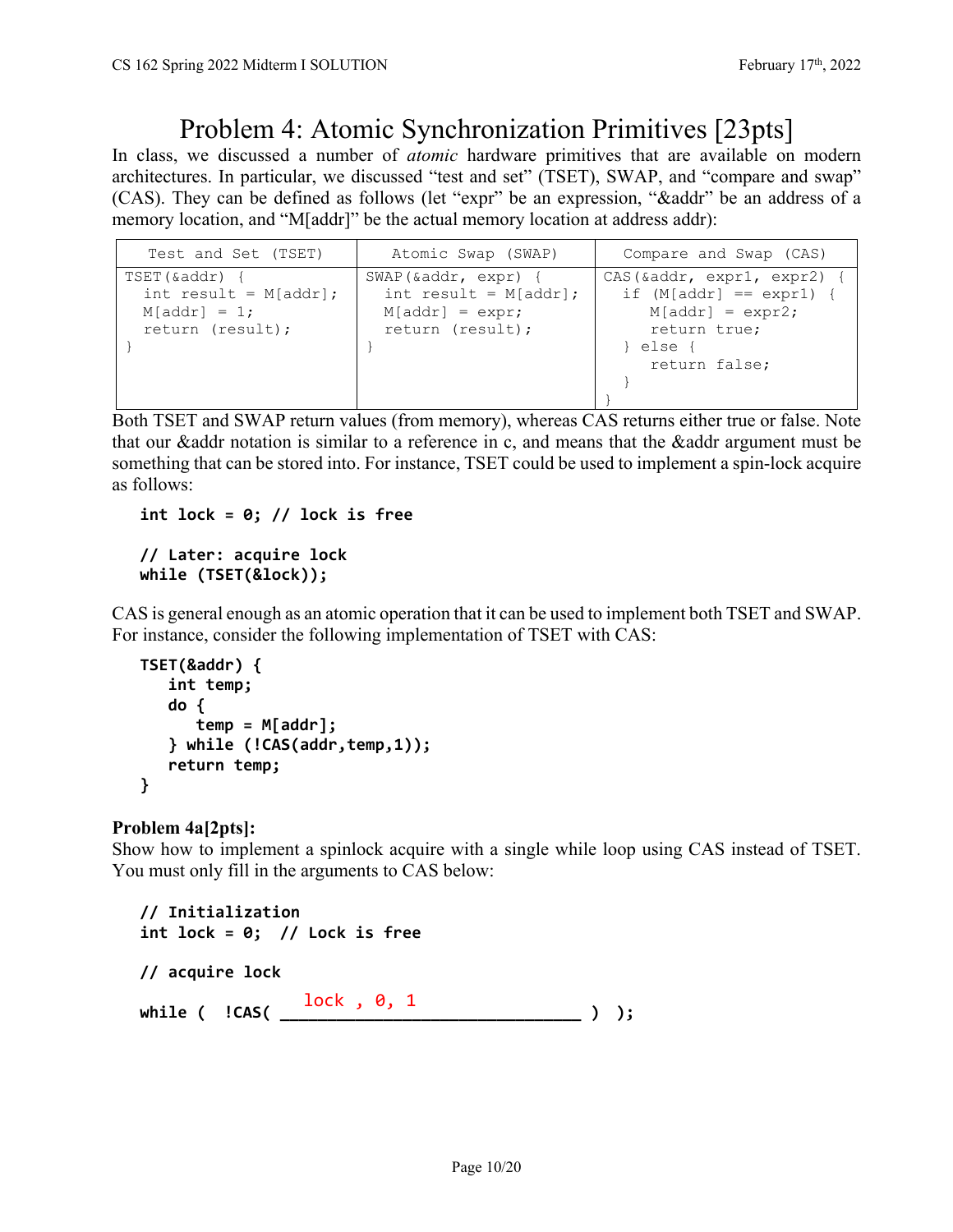#### **Problem 4b[2pts]:**

Show how SWAP can be implemented using CAS. Don't forget the return value.

```
SWAP(&addr, reg1) {
                 Object result;
                 Do {
Line 1:     _____________________________;
result = M[addr];
Line 2: } while ( ________________________________ );
!CAS(addr, result, reg1)    return result;
         }
```
### **Problem 4c[2pts]:**

With spinlocks, threads spin in a loop (busy waiting) until the lock is freed. In class we argued that spinlocks were a bad idea because they can waste a lot of processor cycles. The alternative is to put a waiting process to sleep while it is waiting for the lock (using a blocking lock). Contrary to what we implied in class, there are cases in which spinlocks would be more efficient than blocking locks. Give a circumstance in which this is true and explain why a spinlock is more efficient.

*If the expected wait time of the lock is very short (such as because the lock is rarely contended or the critical sections are very short), and it is possible for the holder of the lock to make progress while the waiter is spinning (really for a multi-core or multiprocessor system), then it is possible that a spin lock will waste many fewer cycles than putting threads to sleep/waking them up.* 

*The important issue is that (1) the expected wait time must be less than the time to put a thread to sleep and wake it up and (2) the spinning thread is not impeding the progress of the releasing thread. A single-core machine does not meet this requirement.*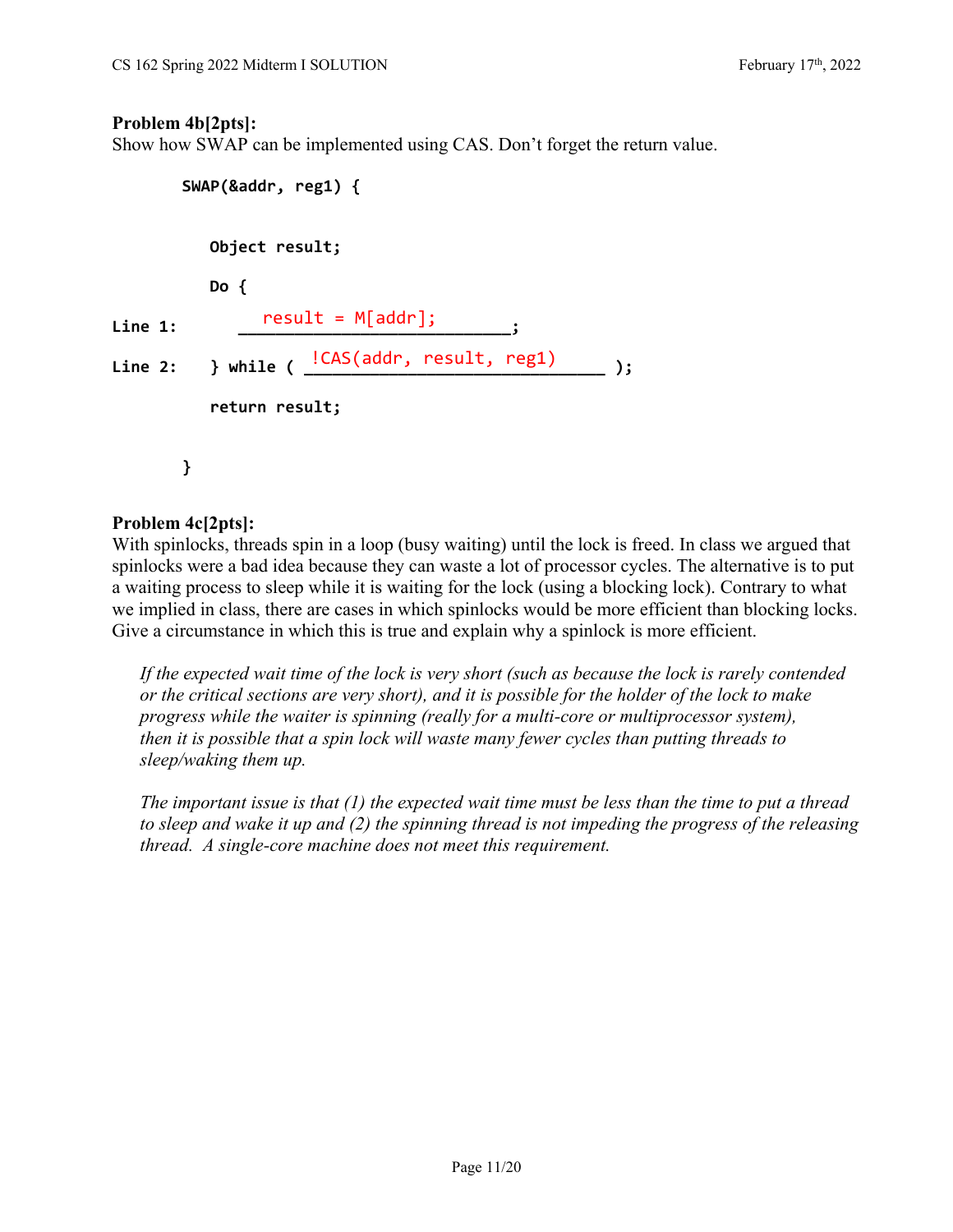### **Using Atomic Primitives to Implement a LOCK-Free Queue:**

A queue is considered "lock-free" if multiple threads can operate on this object simultaneously without the use of locks, busy-waiting, or sleeping. In this problem, we construct a lock-free FIFO queue using atomic CAS operation. We need both an Enqueue() and Dequeue() method.

We are going to do this in a slightly different way than normally. Rather than Head and Tail pointers, we are going to have "PrevHead" and Tail pointers. PrevHead will point at the last object returned from the queue. Thus, we can find the head of the queue (for dequeuing). If we don't worry about simultaneous Enqueue() or Dequeue() operations, the code is straightforward:

```
/*** Queue Entries and Structure ***/
typedef struct QueueEntry {     
    struct QueueEntry *next;
    void *stored;
} QueueEntry;
typedef struct Queue {   
      QueueEntry *prevHead;
      QueueEntry *tail;
} Queue;
/*** Queue initialization ****/
void initQueue(Queue *newqueue)
{
    newqueue‐>prevHead = allocQueueEntry(NULL);
    newqueue‐>tail = newqueue‐>prevHead;
}
/*** Allocate a QueueEntry to hold pointer to item ***/
QueueEntry *allocQueueEntry(void *myItem)
{
    QueueEntry *newqueue = (QueueEntry *)malloc(sizeof(QueueEntry));
    newqueue‐>stored = myItem;
    newqueue‐>next = NULL;
    return newqueue;
}
/*** Enqueue operation ****/
void Enqueue(Queue *myqueue, void *newobject)  {
    QueueEntry *newEntry = allocQueueEntry(newobject);
    QueueEntry *oldtail = myqueue‐>tail;
    myqueue‐>tail = newEntry;
    oldtail‐>next = newEntry;
}
/*** Dequeue operation ***/
void *Dequeue(Queue *myqueue) {
    QueueEntry *oldprevHead = myqueue‐>prevHead;
    QueueEntry *nextEntry = oldprevHead‐>next;
    if (nextEntry == NULL)
             return NULL;
    myqueue‐>prevHead = nextEntry;
    free(oldprevHead);
    return nextEntry‐>stored;
}
```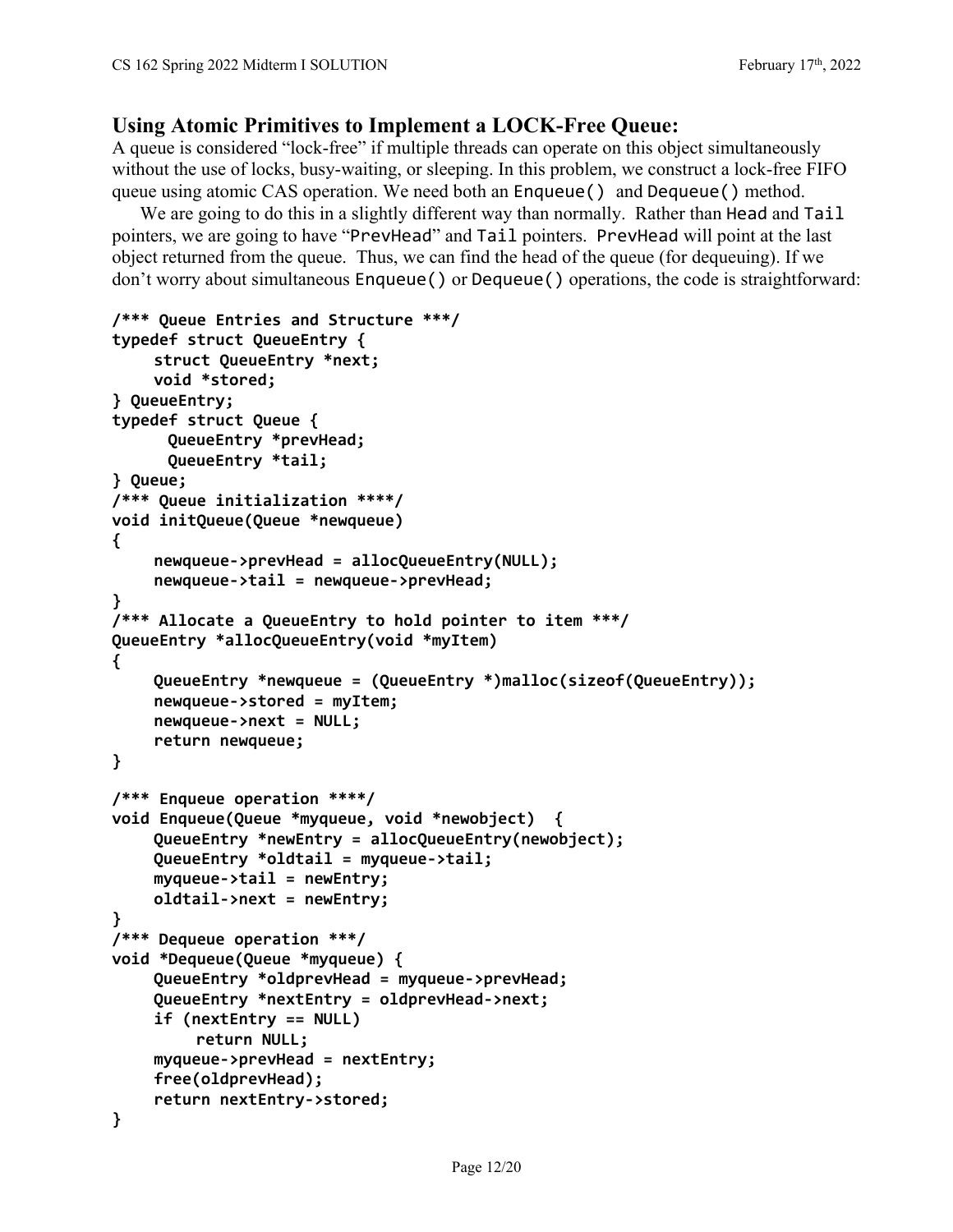### **Problem 4d[3pts]:**

For this non-multithreaded code, draw the state of a queue with 2 queued items on it:



**Problem 4e[3pts]:** For each of the following potential context switch points, state whether or not a context switch at that point could cause incorrect behavior of Enqueue(); Explain!

```
    void Enqueue(Queue *myqueue, void *newobject)  {
1     QueueEntry *newEntry = allocQueueEntry(newobject);
2     QueueEntry *oldtail = myqueue‐>tail;
3     myqueue‐>tail = newEntry;
                oldtail‐>next = newEntry;
    }
```
- **Point 1:** *No. Construction of a QueueEntry is a purely local operation (and does not touch shared state).*
- **Point 2:** *Yes. An intervening Enqueue() operation will move the shared variable "tail" (and enqueue another object). As a result, the subsequent "tail=newEntry" will overwrite the other entry.*
- **Point 3:** *No. At this point in the execution, only the local thread will ever touch "oldtail->next" (since we have moved the tail). Thus, we can reconnect at will. People who worried that the linked list is "broken" until this operation can relax. The worse that will happen is that the list appears to be shorter than it actually is until execution of "oldtail->next=newEntry," at which point the new entry becomes available for subsequent dequeue.*

**Problem 4f**[3pts]: Rewrite code for Enqueue(), using the CAS() operation, such that it will work for any number of simultaneous Enqueue and Dequeue operations. You should never need to busy wait. **Do not use locking (i.e. don't use a test-and-set lock).** Fill in each of the empty lines below. We will be grading on conciseness. Do not use more than one CAS(). *Hint: wrap a do-while around vulnerable parts of the code identified above.* 

|         | void Enqueue(Queue *myqueue, void *newobject) {<br>QueueEntry *newEntry = allocQueueEntry(newobject);<br>QueueEntry *oldtail; |  |  |
|---------|-------------------------------------------------------------------------------------------------------------------------------|--|--|
|         | // Insert missing code (shown by lines)                                                                                       |  |  |
|         | $\text{do}$ { // One of following 3 lines will have a 'while'!                                                                |  |  |
| Line 1: | $oldtail = myqueue - \times tail$                                                                                             |  |  |
| Line 2: | } while (!CAS(myqueue->tail, oldtail, newEntry))                                                                              |  |  |
| Line 3: | $oldtail$ ->next = newEntry                                                                                                   |  |  |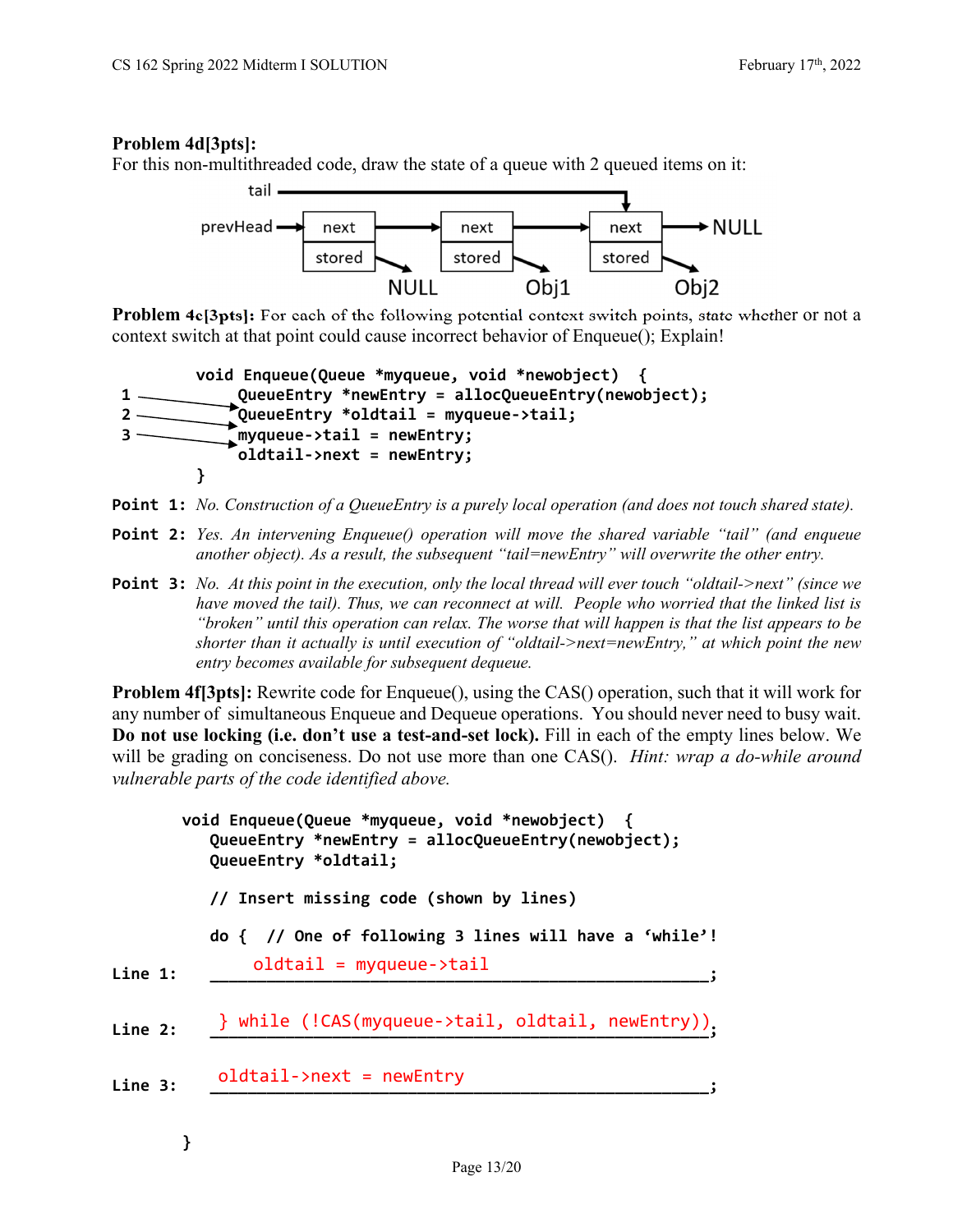**Problem 4g[3pts]:** For each of the following potential context switch points, state whether or not a context switch at that point could cause incorrect behavior of Dequeue(); Explain! (Note: *Assume that the queue is not empty when answering this question, since we have removed the null-queue check from the original code):*



- **Point 1:** *Yes. The problem is that an intervening Dequeue() could end up getting the same entry 'nextEntry' that we are returning; consequently we end up dequeing the same entry multiple times.*
- **Point 2:** *Yes. The problem is that an intervening Dequeue() could end up getting the same entry 'nextEntry' that we are returning; consequently we end up dequeing the same entry multiple times.*
- **Point 3:** *No. The nextEntry has already been detached from the queue and is purely local. Thus, all that we are doing is removing the stored value from nextEntry for returning it.*

**Problem 4h[5pts]:** Rewrite code for Dequeue(), using the CAS() operation, such that it will work for any number of simultaneous Enqueue and Dequeue operations. You should never need to busy wait. **Do not use locking (i.e. don't use a test-and-set lock).** Fill in each of the empty lines below. We will be grading on conciseness. Do not use more than one CAS(). You should correctly handle an empty queue by returning "null". *Hint: wrap a do-while around vulnerable parts of the code identified above and add back the null-check from the original code. Also, assign "result" inside loop.* 

|         | void *Dequeue(Queue *myqueue) {<br>QueueEntry *oldprevHead, *nextEntry;<br>void *result;              |  |
|---------|-------------------------------------------------------------------------------------------------------|--|
|         | // Insert missing code here (shown by lines)<br>do { // One of following 5 lines will have a 'while'! |  |
| Line 1: | $oldprevHead = myqueue->prevHead$                                                                     |  |
| Line 2: | $nextEntry = oldprevHead - \text{next}$                                                               |  |
| Line 3: | if (nextEntry==null) return null                                                                      |  |
| Line 4: | result = nextEntry->stored                                                                            |  |
| Line 5: | } while (!CAS(myqueue->prevHead, oldprevHead, nextEntry))                                             |  |
|         | free(oldprevHead);<br>return result;                                                                  |  |
|         |                                                                                                       |  |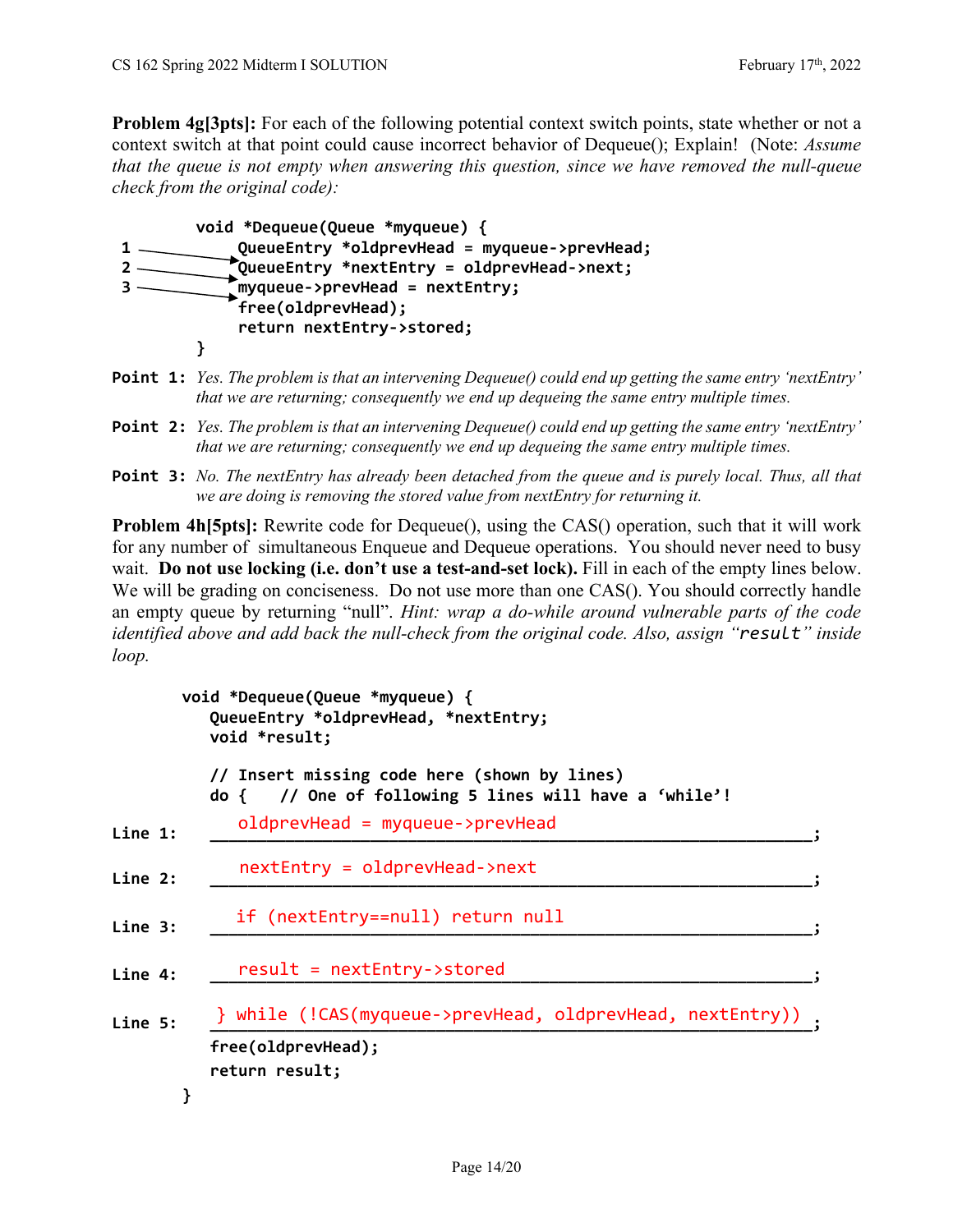## Problem 5: Short Answer Potpourri [15 pts]

For the following questions, provide a concise answer of NO MORE THAN 2 SENTENCES per sub-question (or per question mark).

**Problem 5a[3pts]:** What is the difference between Mesa and Hoare scheduling for monitors? How does this affect the programming pattern used by programmers (be explicit)?

*With Hoare scheduling, a signal() operation from one thread immediately wakes up a sleeping thread, hands the lock to the sleeping thread, and starts the sleeping thread executing; control returns to the signaling thread after the signaled thread attempts to release the lock (which is then handed back to the signaling thread). With Mesa scheduling, the signaling thread simply placed the signaled thread on the run queue and continues executing with the lock.* 

*The practical consequence is that Mesa-scheduled monitors require programmers to recheck conditions after waking (typically with a "while" loop):* 

*while (condition not satisfied) condition.wait();* 

*With Hoare-scheduled monitors, the "while" statement can often be replaced with an "if" statement.*

**Problem 5b[3pts]:** Explain the key difference between the low-level and high-level file APIs in C as discussed in lecture. Why might the high-level file API be higher performance than the low-level API?

*The high-level file API buffers data in user memory. As the high-level API reads data in large blocks, it will often result in fewer syscalls.* 

**Problem 5c[2pts]:** Recent Linux kernel versions introduce the new *sendfile(2)* system call that transfers data from one file descriptor to another. It's signature is:

ssize\_t sendfile(int out\_fd, int in\_fd, off\_t \*offset, size\_t count);

Why might it be faster to use **sendfile()** instead of *read-*ing from **in** fd and then *write-*ing to out fd? Your answer must focus on the location of data in memory.

*Because sendfile() copies data from in\_fd to out\_fd without transferring data to and from user space. With fewer overall copies, the transfer will be faster.* 

*Must mention that read + write incurs an additional copy to/from user space. No credit for other justifications.*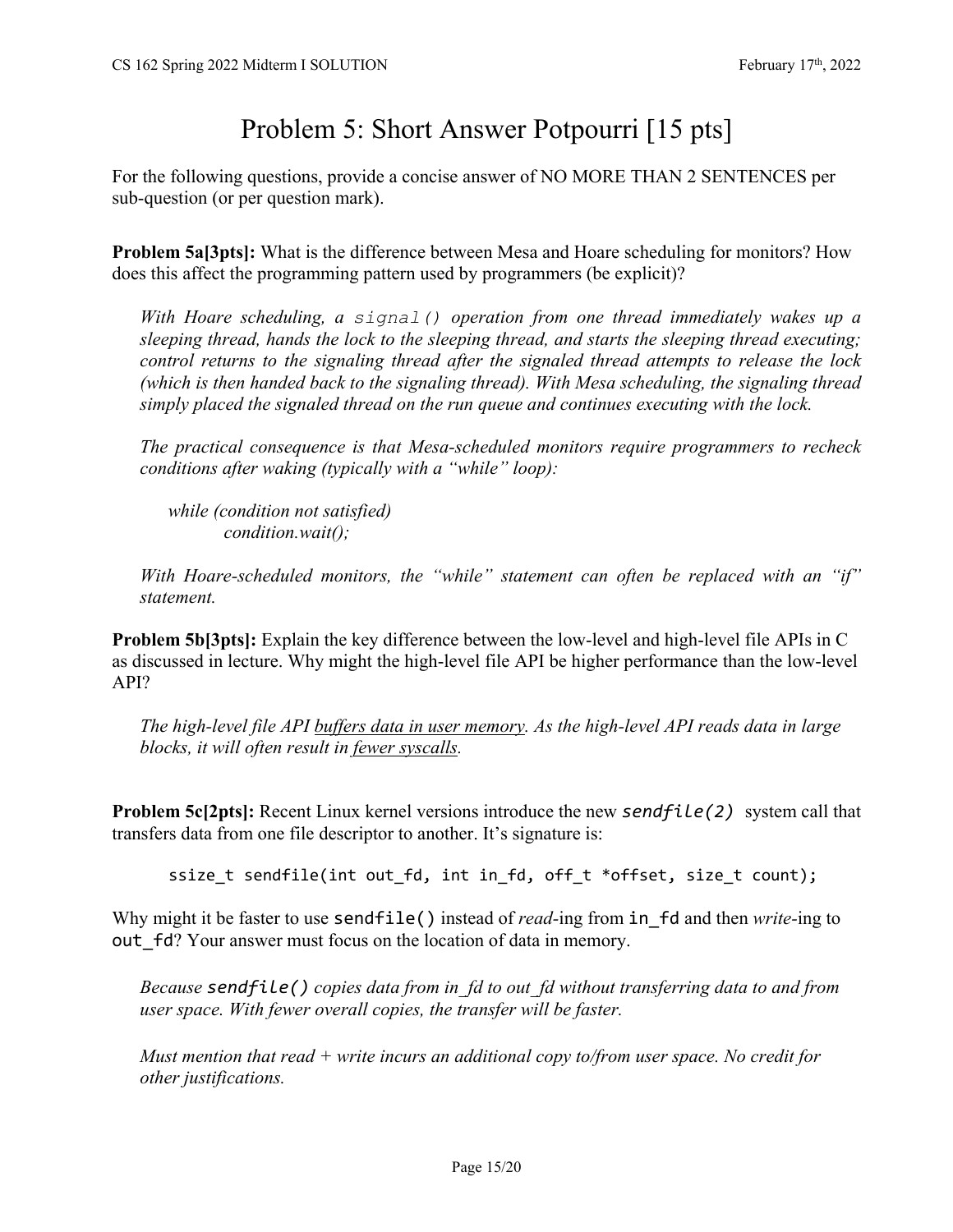**Problem 5d[3pts]:** Name three ways in which the processor can transition from user mode to kernel mode. Can the user execute arbitrary code after the transition?

*The processor transitions from user mode to kernel mode when (1) the user executes a system call, (2) the processor encounters an synchronous exception such as divide by zero or page fault, (3) the processor responds to an interrupt. The user cannot execute arbitrary code because entry into the kernel is through controlled entry points (not under control of the user).* 

*Need all three of these to get full credit.*

**Problem 5e[2pts]:** When handling Pintos syscalls in userprog/syscall.c, how can we tell what syscall the user called, since there is only one syscall handler function?

*The first argument to the syscall\_handler is an enum that specifies which syscall is needed. This is passed in from the lib/user/syscall.c file for each syscall.* 

**Problem 5f[2pts]:** How does a modern OS regain control of the CPU/core from a program stuck in an infinite loop?

*Modern OSes use a timer interrupt to regain control from an executing user thread. The timer interrupt handler will initiate a context switch to another thread. Thus, even though on user thread is wasting time and never returning to the OS, the OS can still context switch and all things like a shell to keep running (permitting a user to kill the buggy program).*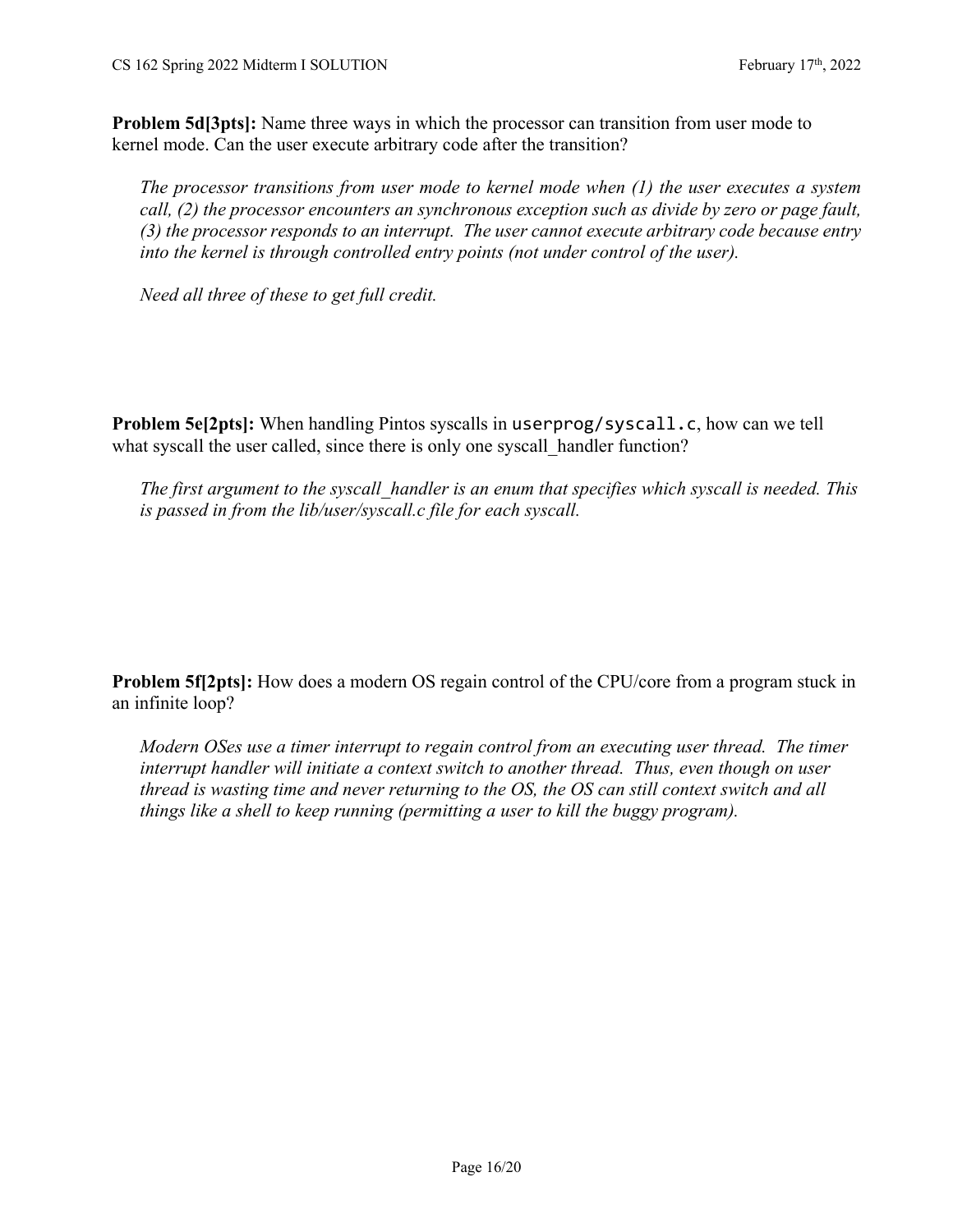## Problem 6: Adding dup () to Pintos [16 pts]

As an operating systems fanatic, Nathan has recently been using Pintos as his daily driver. However, when writing some C programs, he's finding the lack of some file operation syscalls quite frustrating to work with. Specifically, Nathan would really like to use dup. As a superb CS 162 student, you have been tasked with implementing it. The descriptions for each are given below. Note that there are subtle differences from the Unix versions, mainly for sake of simplicity.

/\* Creates a copy of the file descriptor FD such that the copy and original point to the same file description. The new file descriptor must be one above the max of the current file descriptors. For instance, if the existing file descriptors were [1, 5, 7], 8 would be used as the new file descriptor. Return new file descriptor on success or ‐1 for an invalid FD. \*/ int dup(int fd);

Complete the blanks in the skeleton for syscall\_handler() to implement this syscall. (Blanks are labeled with capital letters). For simplicity, you may assume that Nathan will not write any malicious user programs, so you may simply access syscall arguments passed in through the user stack (i.e. no need to copy them to the kernel stack).

Below are the structure definitions within the kernel that might be helpful for this problem:

```
/* Process control block */
struct process {
    ...
    struct list fdt;     /* File descriptor table of struct fd. */
    ...
};  
/* File description */
struct file {
    ...
    off_t pos;           /* Current position. */
    ...
};  
/* File descriptor */
struct fd {
    int num;
    struct file* file;
    struct list_elem elem;
};
/* Interrupt stack frame */
struct intr_frame {
    ...
    void* esp;
    uint32_t eax;
  ...
};
```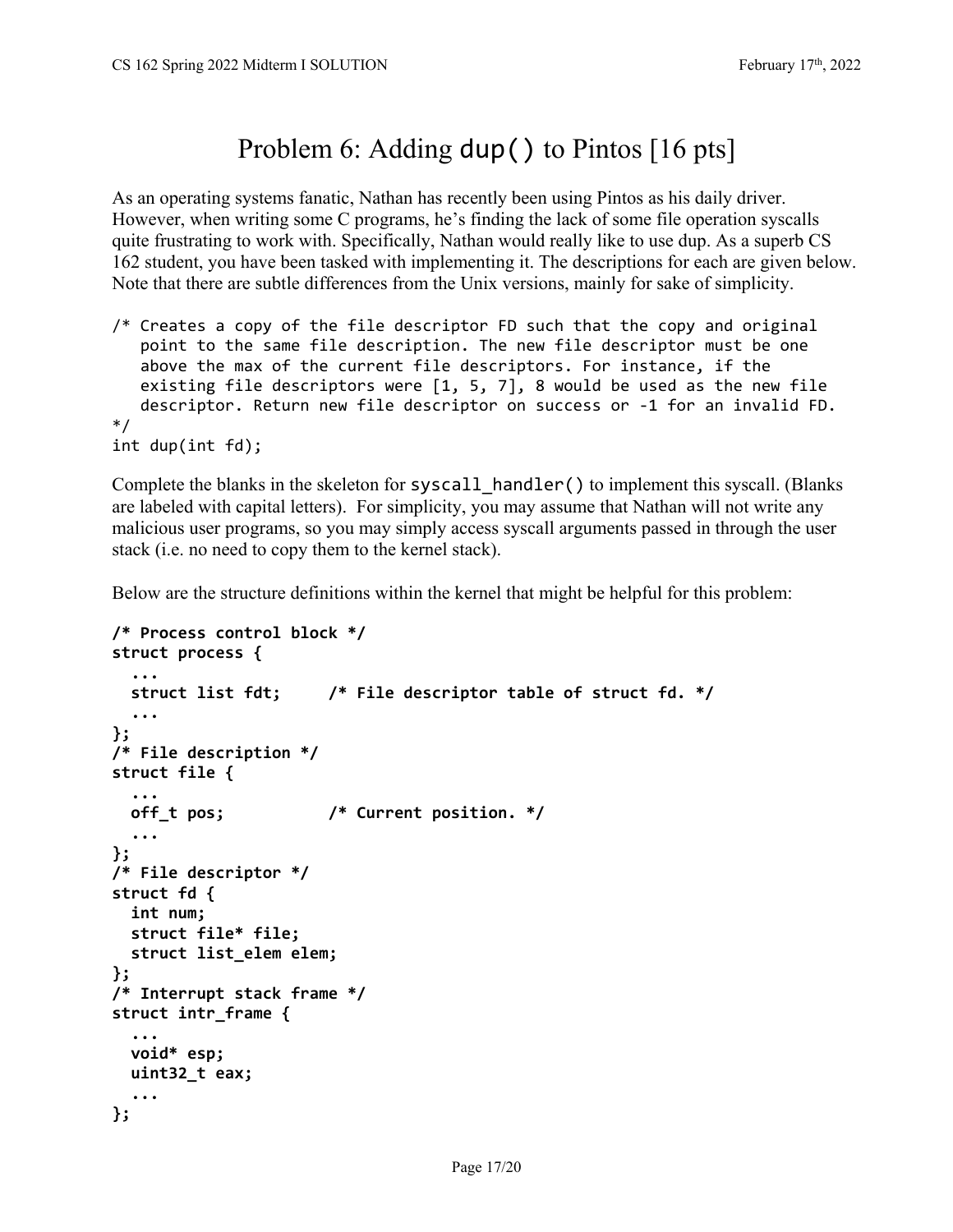Below are function signatures that might be helpful when solving this problem.

```
/****** List Operations ******/
struct list_elem* list_begin(struct list*);
struct list_elem* list_next(struct list_elem*);
struct list_elem* list_end(struct list*);
void list push back(struct list*, struct list elem*);
#define list_entry(LIST_ELEM, STRUCT, MEMBER)
/****** Lock Operations *******/
void lock_acquire(struct lock*);
void lock release(struct lock*);
/****** Memory Operations ******/
void *malloc(size_t size);
void free(void *ptr);
/******* Global file system lock *******/
struct lock fs_lock;
/*******
 * The following function retrieves the struct file* corresponding to file
 * descriptor NUM in the current process's file descriptor table.  
 * Returns NULL if file descriptor NUM is invalid.  
 *******/
struct file* get_file(int num);
```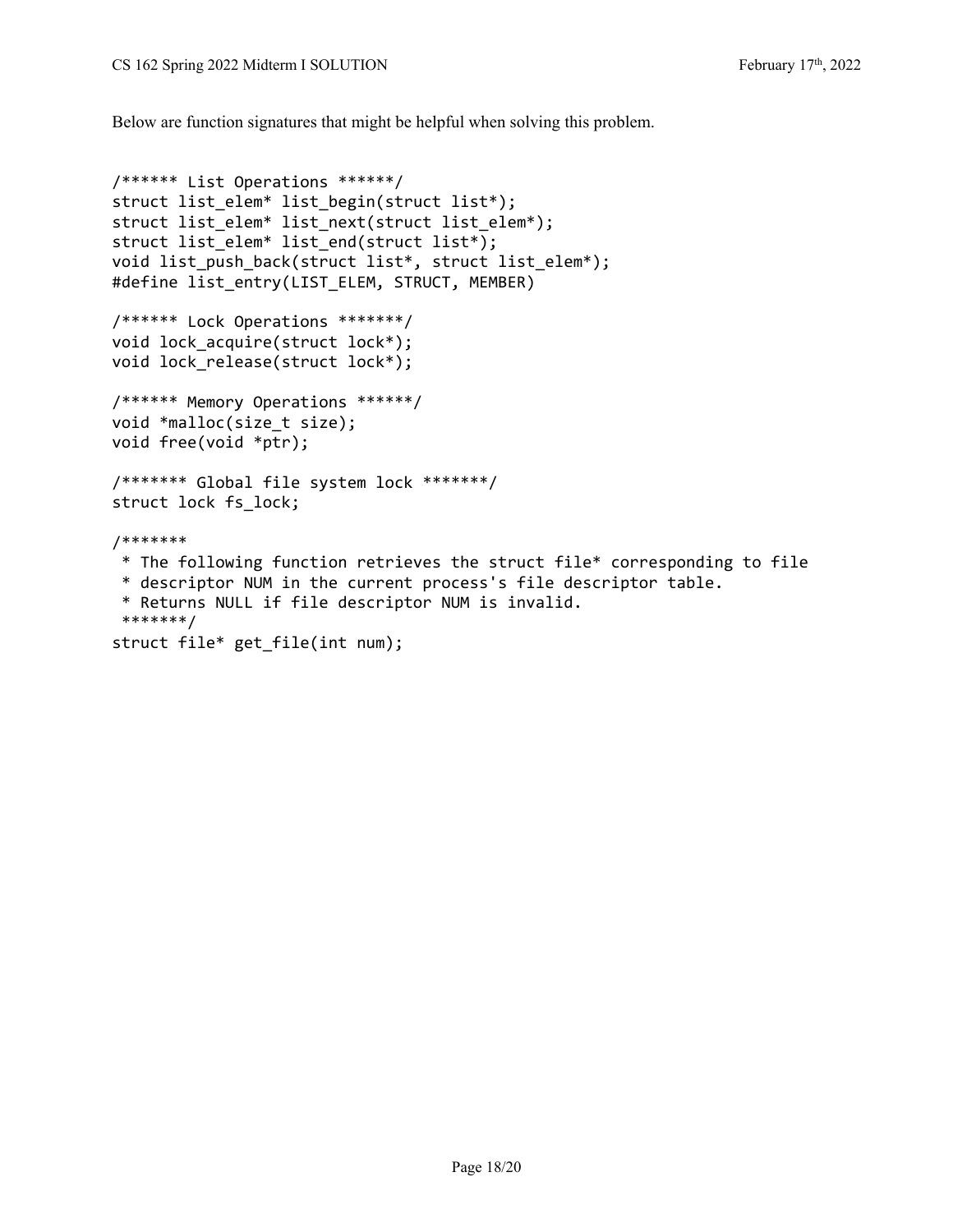Here is the skeleton of syscall handler() to complete. You will fill in the missing lines on your answer sheet. Your code must be written in proper C code with the given APIs. Pseudocode or comments will not be given any credit. You may only use methods and data structures given in this question as well as any built-in ones. You may assume calls to any given method will succeed. Only one piece of code must be written per blank (i.e. no multiple statements with semicolons). Each blank must contain code and cannot be a blank line. Assume fs\_lock is initialized.

```
void syscall handler(struct intr frame *f) {
      uint32 t* args = (uint32 t*) f->esp;
            switch (args[0]) {
        ...
                case SYS_DUP:
A: lock_acquire(&fs_lock)
B:       struct file* file = __________________;
get_file(args[1])
C:       if (___________________) {
file == NULL    
D: f\rightarrow eax = -1 ;
                     } else {
             int max fdnum = -1;
                          struct list* fdt = &thread_current()‐>pcb‐>fdt;
              struct list elem *e;
E:     for (<u>_e_=_list_begin(fdt); e != list_end(fdt); e = list_next(e)_) {</u>
F: Struct fd* fd = \frac{\text{list\_entry(e, struct fd, elem)}}{\text{list\_entry(e, struct fd, elem)}};
G:           if (______________________) {
fd‐>num > max_fdnum    
H:           ___________________;
max_fdnum = fd‐>num    
              }
            }
I:         struct fd* newfd = _______________________________________;
(struct fd*) malloc(sizeof(struct fd))   
J:         newfd‐>num = _______ __________________;
f‐>eax = max_fdnum + 1   
K:         newfd‐>file = ___________________;
file
L:         ___________________;
list_push_back(fdt, &newfd‐>elem)
          }
M:       ___________________;
lock_release(&fs_lock)          break;
        ...
            }
       }
```